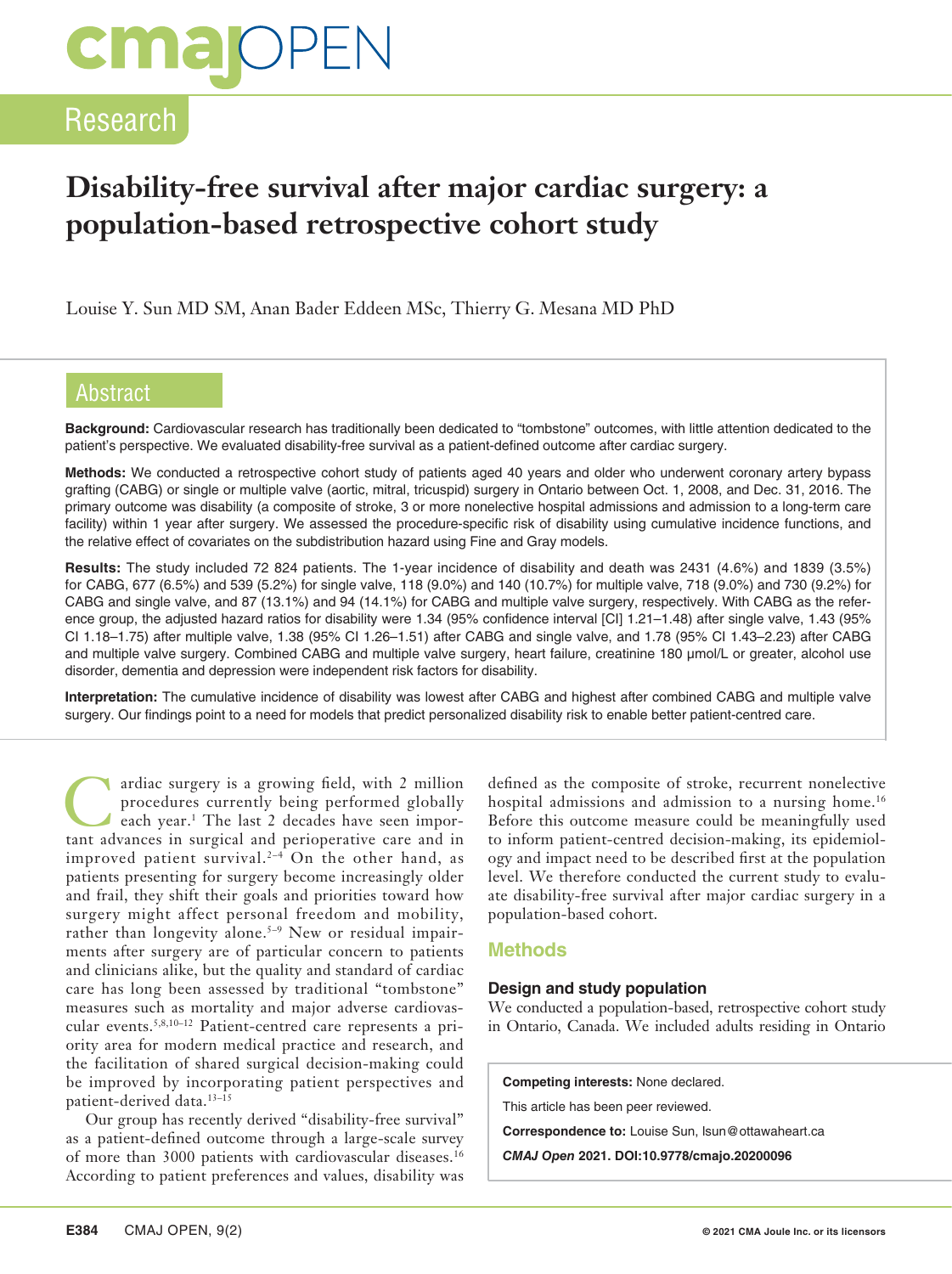Research

aged 40 years or older and who had undergone CABG, or aortic, mitral or tricuspid valve surgery between Oct. 1, 2008, and Dec. 31, 2016 (Appendix 1, Supplementary Table 1, available at www.cmajopen.ca/content/9/2/E384/suppl/DC1). For those patients who underwent multiple cardiac procedures during the study period, we considered the first procedure to be the index procedure. Exclusion criteria were non-Ontario residency status, those with missing information regarding age and sex, and those who had concomitant arrhythmia, or pulmonic valve or thoracic aorta surgery. During the study period, Ontario was Canada's most populous province with a publicly funded, universal health care system that reimburses all covered services and providers.

#### **Data sources**

We used the administrative health care databases from ICES with information on all Ontario residents, and the detailed clinical registry data from CorHealth Ontario. CorHealth Ontario maintains a prospective registry of all patients who undergo invasive cardiac procedures in Ontario. All 20 advanced cardiac hospitals in Ontario participate in the registry. It captures demographic characteristics and comorbidity- and procedural-related information and has been validated through selected chart audits. In addition, ejection fraction and angiographic data in the CorHealth Ontario database undergo core laboratory validation.<sup>17</sup>

We identified individuals who underwent the specified cardiac procedures from the CorHealth Ontario registry, and linked them deterministically to the ICES administrative databases by using encrypted unique confidential codes. Specifically, we linked the date and type of cardiac procedures, physiologic and comorbidity data from CorHealth Ontario with the Canadian Institute for Health Information's Discharge Abstract Database (comorbidities and hospital admissions) and Same Day Surgery database (comorbidities), the Ontario Health Insurance Plan database (physician service claims), the Registered Persons Database (ascertainment of vital statistics), the Continuing Care Reporting System (admissions to long-term care facilities) and the Canadian Census. The administrative databases have been validated for many outcomes, exposures and comorbidities, including heart failure, chronic obstructive pulmonary disease, asthma, hypertension, myocardial infarction and diabetes.18–21

#### **Comorbidities**

We identified comorbidities from the CorHealth Ontario registry and supplemented the information with data from the Discharge Abstract Database, Same Day Surgery database and Ontario Health Insurance Plan using *International Classification of Diseases, 10th Revision* codes<sup>22</sup> within 5 years before the index procedure, according to validated algorithms.18,20,23–25 We estimated socioeconomic status based on patients' neighbourhood median income in the Canadian Census, and determined their residence (rural v. urban) using the definitions from Statistics Canada.<sup>26</sup> We ascertained emergent procedural

status from the CorHealth Ontario registry, as cases requiring operative intervention within 48 hours of acute presentation to hospital. We identified height, weight and body mass index from the CorHealth Ontario registry and used it to define class 3 or severe obesity (weight > 159 kg or body mass index  $\geq$  40).<sup>16,25,27,28</sup> We identified frailty status using the Johns Hopkins Adjusted Clinical Groups frailty-defining diagnoses indicator, which is an instrument that uses administrative data and is designed and validated for research of frailty-related outcomes and use of resources.<sup>28–33</sup>

#### **Outcomes**

The primary outcome was disability, defined as patientderived composite of stroke, de novo nursing home admission and recurrent nonelective hospital admissions for 3 or more episodes occurring within 1 year of surgery.<sup>16</sup> Secondary outcomes consisted of all-cause death and each individual component of disability. We identified stroke requiring hospital admission using a validated algorithm with 70% sensitivity and 99% specificity.<sup>34</sup> We ascertained nonelective hospital admissions using the Discharge Abstract Database, and long-term care admissions using the Continuing Care Reporting System.

#### **Statistical analysis**

Continuous variables were expressed as mean (standard deviation) and categorical variables as number (proportions). We assessed outcomes through Dec. 31, 2017. Patients were censored when they lost possession of a valid Ontario health insurance card. We defined disability-free survival as survival time from the date of index surgery until the date of a disability-defining event, death or last followup, whichever occurred earlier. For patients who had recurrent nonelective hospital admissions, we considered disability to have occurred on the date of the first admission. To account for death as a competing risk, we estimated the cumulative incidence of disability over time using cumulative incidence functions (CIFs), and the relative effect of covariates on the subdistribution hazard using a Fine and Gray model. We explored whether sex had a modifying effect on the relation between disability and type of surgery, by using a multiplicative interaction term of sex  $\times$  type of surgery within each of the multivariable time-to-event models. Post hoc, we also examined the cumulative incidence of disability, death, and the composite of these end points, as stratified by age.

We performed analyses using SAS 9.4 (SAS Institute), with statistical significance defined by a 2-sided *p* value of < 0.05. We used the adjusted hazard ratio (HR) and associated 95% confidence intervals (CIs) to describe the measure of association.

#### **Ethics approval**

The use of data in this project was authorized under section 45 of Ontario's *Personal Health Information Protection Act*, which does not require review by a research ethics board.<sup>35</sup>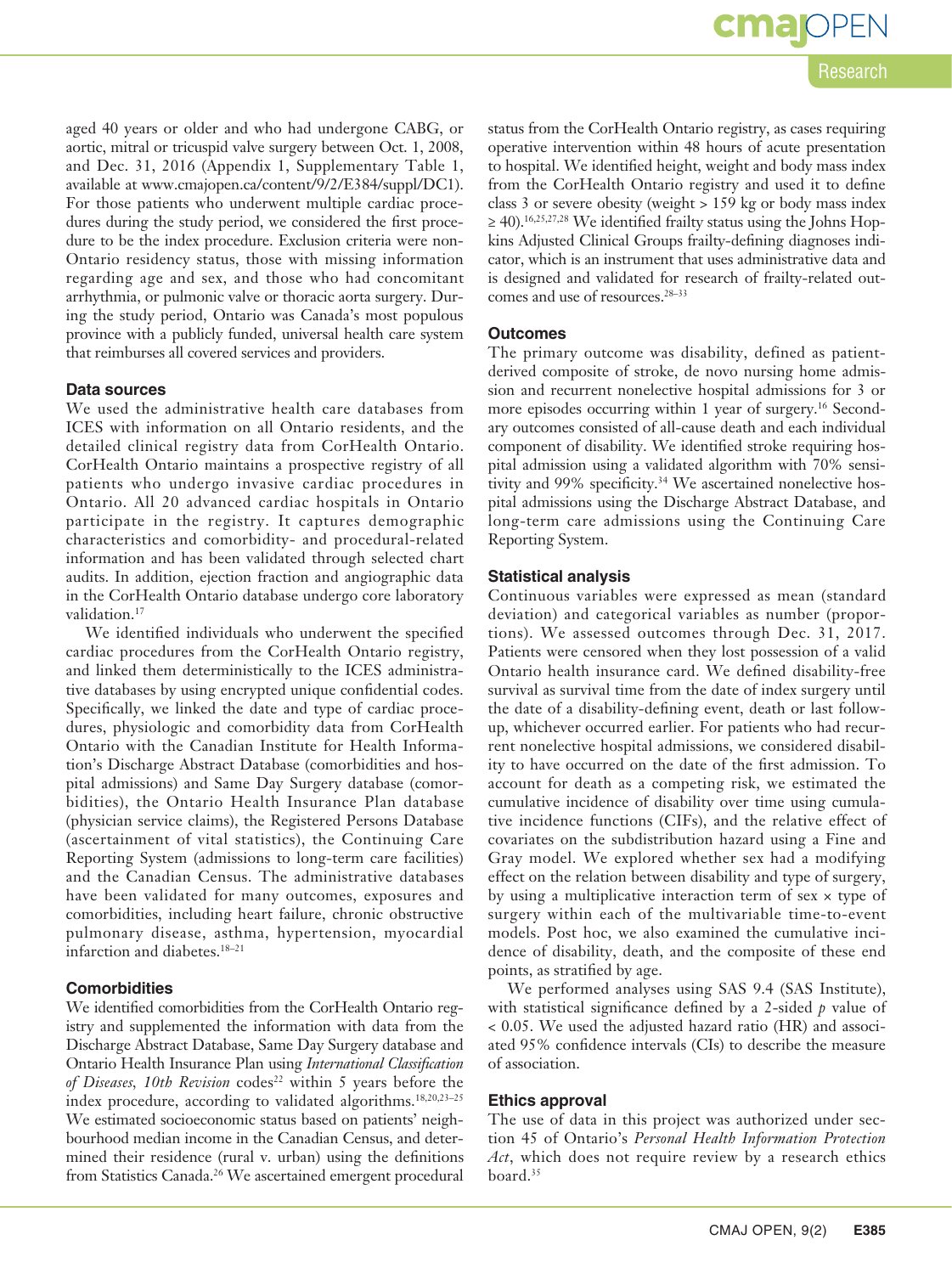## **cma**OPEN

#### Research

#### **Results**

The study included 72 824 patients. A flow diagram detailing the process used to select the study cohort is provided in Appendix 1, Supplementary Figure 1. The baseline patient characteristics according to type of surgery are summarized in Table 1. Isolated CABG accounted for 72.2% of the provincial procedure volume. These were most likely to be performed in younger men with a history of previous myocardial infarction and percutaneous coronary intervention, and least likely to have been performed in those with heart failure.

Compared with those who underwent combined CABG and valve procedures, those who underwent isolated valve surgery were younger and were more likely to have preserved left ventricular ejection fraction and a lower burden of comorbidities, as evidenced by a lower Charlson Comorbidity Index. Further, those who underwent combined CABG and multiple valve surgery were among the frailest and burdened with the highest number of comorbidities.

As we did not observe a statistically significant interaction effect between sex and type of surgery (interaction  $p = 0.07$ ), subsequent analyses were not stratified by sex.

#### **Disability-free survival**

Table 2 and Supplementary Table 2 in Appendix 1 summarize the cumulative incidence of disability, death and individual disability-defining events according to surgery type. Graphical representations of these events and their subcomponents are provided by surgery type in Figures 1 and 2, and Supplementary Figures 2–4 in Appendix 1. Figure 3 shows the cumulative incidence of disability, death and the combination of these events for all surgeries.

The incidence proportions of disability and death were as follows: 2431 (4.6%) versus 1839 (3.5%) in the CABG-only group; 677 (6.5%) versus 540 (5.2%) in the single valve group; 118 (9.0%) versus (10.7%) in the multiple valve group; 718 (9.0%) versus 734 (9.2%) in the CABG and single valve group; and 87 (13.1%) versus 94 (14.1%) in the CABG and multiple valve group. Overall, the 1-year cumulative incidence of disability was lowest in patients who underwent isolated CABG and highest after CABG and multiple valve surgery. Disability occurred more frequently than death in the year after isolated CABG and single valve surgery. Of those who developed disability, 755 (18.7%) subsequently died within the year after surgery.

#### **Disability and patient age**

Post hoc, we evaluated the impact of patient age on disability, death and the combination of these events. The cumulative incidence of these events was lowest in adults aged 40–49 years and 50–59 years, and was incrementally higher for each decade above the age of 60 years (Appendix 1, Supplementary Figures 5–7).

#### **Disability-defining events**

The cumulative incidence of stroke, recurrent nonelective hospital admissions and long-term care admissions varied by type of surgery (Table 1 and Appendix 1, Supplementary Figures 2–4). Specifically, the rates of all 3 events were lowest after isolated CABG, highest after combined CABG and multiple valve reconstruction, and were similar after multiple valve surgery and CABG combined with single valve surgery.

#### **Disability risk factors**

The multivariable predictors of disability are summarized in Table 3. With isolated CABG as the reference group, the adjusted subdistribution HRs for disability were 1.34 (95% CI 1.21–1.48) for single valve, 1.43 (95% CI 1.18–1.75) for multiple valve, 1.38 (95% CI 1.26–1.51) for CABG and single valve, and 1.78 (95% CI 1.43–2.23) for CABG and multiple valve reconstruction. Other statistically significant risk factors of disability were age, female sex, emergent operative status, low income, a history of hypertension, atrial fibrillation, myocardial infarction, heart failure, cerebrovascular disease, peripheral arterial disease, current smoker, chronic obstructive pulmonary disease, diabetes, anemia, renal insufficiency, liver disease, alcohol use disorder, dementia, depression and cancer. Of these, CABG and multiple valve surgery, heart failure, baseline creatinine 180 μmol/L or greater, alcohol use disorder, dementia and depression were the most clinically significant predictors of disability.

#### **Interpretation**

In this population-based study, we systematically described the incidence and risk factors of patient-defined disability after common cardiac procedures. We found that the cumulative incidence of disability was lowest after isolated CABG and highest after CABG and multiple valve surgery. Disability occurred more frequently than death in the year after isolated CABG and single valve surgery. Combined CABG and multiple valve surgery, heart failure, baseline creatinine 180 μmol/L or greater, alcohol use disorder, dementia and depression were important predictors of disability in the year after cardiac surgery.

Traditional revascularization trials have sometimes been referred to as "tombstone trials"6 because of their focus on death and complications. However, a survey of cardiovascular patients indicated that important outcomes identified by patients were in fact very different compared with those from the clinician's view.16 Our findings suggest that most patients who experience disability after cardiac surgery will continue to live with disability. Thus, the incorporation of patient perceptions and values into the design of outcome measures has been proposed as a priority area for cardiovascular research. Such a paradigm shift has been shown to increase the relevance of the research to the end user, speed up the uptake of research into practice and empower patients to make better-informed decisions.<sup>36</sup>

To date, few studies have directly engaged surgical patients to determine what outcomes were meaningful to them, as important end users of the research. Such studies include surveys of noncardiac surgery patients to rank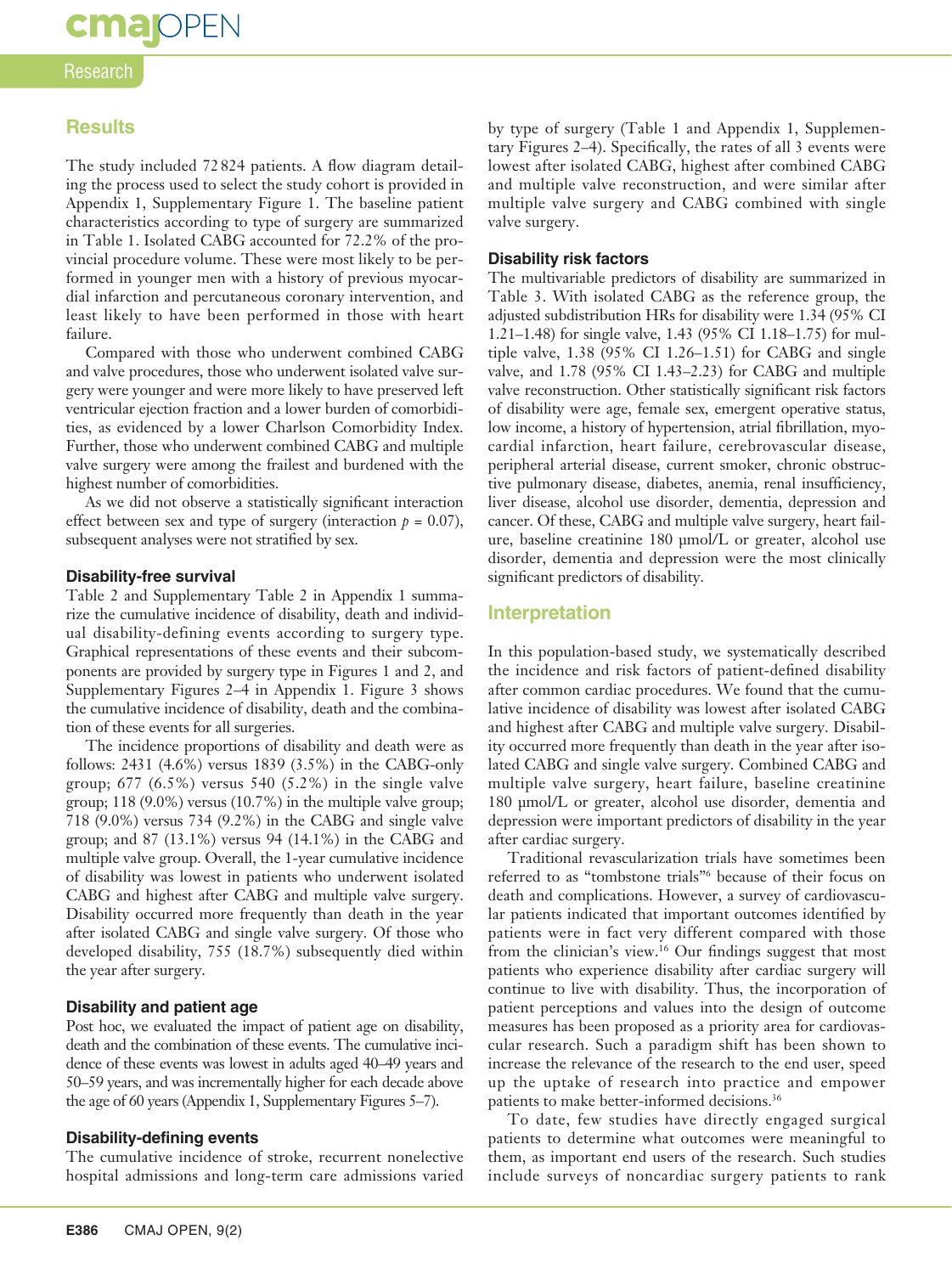# **cmajOPEN**

### **Research**

#### **Table 1: Baseline characteristics, stratified by type of surgery\***

|                                  | No. $(\%)$ of patients†             |                               |                   |                |                                                                            |  |  |
|----------------------------------|-------------------------------------|-------------------------------|-------------------|----------------|----------------------------------------------------------------------------|--|--|
| Variable                         | <b>Isolated CABG</b><br>$n = 52546$ | Single valve‡<br>$n = 10,368$ | $n = 1309$        | $n = 7936$     | Multiple valves§ CABG + single valve‡ CABG + multiple valves§<br>$n = 665$ |  |  |
|                                  |                                     |                               |                   |                |                                                                            |  |  |
| Age, yr, mean $\pm$ SD           | $65.9 \pm 9.8$                      | $67.5 \pm 11.2$               | $68.3 \pm 11.4$   | $72.6 \pm 9.0$ | $72.5 \pm 9.1$                                                             |  |  |
| $40 - 64$                        | 22 925 (43.6)                       | 3969 (38.3)                   | 458 (35.0)        | 1460 (18.4)    | 129 (19.4)                                                                 |  |  |
| $65 - 74$                        | 18 626 (35.4)                       | 3197 (30.8)                   | 395 (30.2)        | 2795 (35.2)    | 216 (32.5)                                                                 |  |  |
| $75 - 84$                        | 10 220 (19.4)                       | 2801 (27.0)                   | 388 (29.6)        | 3128 (39.4)    | 269 (40.5)                                                                 |  |  |
| $\geq 85$                        | 775 (1.5)                           | 401(3.9)                      | 68 (5.2)          | 553 (7.0)      | 51 (7.7)                                                                   |  |  |
| Rural residence                  | 8204 (15.6)                         | 1756 (16.9)                   | 203 (15.5)        | 1457 (18.4)    | 143 (21.5)                                                                 |  |  |
| Income quintile                  |                                     |                               |                   |                |                                                                            |  |  |
| 1 (lowest)                       | 10 003 (19.0)                       | 1728 (16.7)                   | 245 (18.7)        | 1370 (17.3)    | 102 (15.3)                                                                 |  |  |
| 2                                | 10 724 (20.4)                       | 1959 (18.9)                   | 257 (19.6)        | 1608 (20.3)    | 148 (22.3)                                                                 |  |  |
| 3                                | 10 627 (20.2)                       | 2117 (20.4)                   | 249 (19.0)        | 1609 (20.3)    | 157 (23.6)                                                                 |  |  |
| $\overline{4}$                   | 10 714 (20.4)                       | 2214 (21.4)                   | 257 (19.6)        | 1705 (21.5)    | 127(19.1)                                                                  |  |  |
| 5 (highest)                      | 10 184 (19.4)                       | 2310 (22.3)                   | 292 (22.3)        | 1617 (20.4)    | 129 (19.4)                                                                 |  |  |
| Missing                          | 294 (0.6)                           | 40 (0.4)                      | 9(0.7)            | 27(0.3)        | $\leq 5***$                                                                |  |  |
| Hypertension                     | 46 111 (87.8)                       | 7954 (76.7)                   | 1007 (76.9)       | 7185 (90.5)    | 595 (89.5)                                                                 |  |  |
| Atrial fibrillation              | 2373 (4.5)                          | 1343 (13.0)                   | 304 (23.2)        | 990 (12.5)     | 155 (23.3)                                                                 |  |  |
| <b>Recent MI</b>                 | 20 684 (39.4)                       | 422(4.1)                      | 55(4.2)           | 1659 (20.9)    | 132 (19.8)                                                                 |  |  |
| Remote MI                        | 9432 (17.9)                         | 679 (6.5)                     | 91(7.0)           | 1295 (16.3)    | 108 (16.2)                                                                 |  |  |
| Previous PCI                     | 8773 (16.7)                         | 617(6.0)                      | 70(5.3)           | 1004 (12.7)    | 68 (10.2)                                                                  |  |  |
| Heart failure                    | 10 126 (19.3)                       | 4729 (45.6)                   | 848 (64.8)        | 3714 (46.8)    | 430 (64.7)                                                                 |  |  |
| LVEF, %                          |                                     |                               |                   |                |                                                                            |  |  |
| $\geq 50$                        | 32 237 (61.4)                       | 8843 (85.3)                   | 1040 (79.4)       | 5630 (70.9)    | 435 (65.4)                                                                 |  |  |
| $35 - 50$                        | 12 762 (24.3)                       | 967 (9.3)                     | 176 (13.4)        | 1398 (17.6)    | 145 (21.8)                                                                 |  |  |
| $20 - 35$                        | 4911 (9.3)                          | 346 (3.3)                     | 67(5.1)           | 654 (8.2)      | 66 (9.9)                                                                   |  |  |
| < 20                             | 905(1.7)                            | 43(0.4)                       | 13(1.0)           | 139 (1.8)      | 13(2.0)                                                                    |  |  |
| Missing                          | 1731 (3.3)                          | 169(1.6)                      | 13(1.0)           | 115(1.4)       | 6(0.9)                                                                     |  |  |
| Cerebrovascular disease          | 5132 (9.8)                          | 970 (9.4)                     | 163 (12.5)        | 1073 (13.5)    | 82 (12.3)                                                                  |  |  |
| Peripheral arterial disease      | 6424 (12.2)                         | 1079 (10.4)                   | 139 (10.6)        | 1389 (17.5)    | 108 (16.2)                                                                 |  |  |
| COPD or asthma                   | 14 702 (28.0)                       | 3301 (31.8)                   | 439 (33.5)        | 2726 (34.3)    | 251 (37.7)                                                                 |  |  |
| Diabetes mellitus                | 25 267 (48.1)                       | 3218 (31.0)                   | 422 (32.2)        | 3639 (45.9)    | 266 (40.0)                                                                 |  |  |
| Severe obesity                   | 20 490 (39.0)                       | 3951 (38.1)                   | 563 (43.0)        | 3106 (39.1)    | 281 (42.3)                                                                 |  |  |
| Hypothyroidism                   | 969(1.8)                            | 206(2.0)                      | 40(3.1)           | 186(2.3)       | 18(2.7)                                                                    |  |  |
| Liver disease                    | 351(0.7)                            | 153(1.5)                      | 37(2.8)           | 81 (1.0)       | 11 $(1.7)$                                                                 |  |  |
| Anemia                           | 4918 (9.4)                          | 977 (9.4)                     | 203 (15.5)        | 1113 (14.0)    | 136 (20.5)                                                                 |  |  |
| Venous thromboembolism           | 173(0.3)                            | 57(0.5)                       | 10(0.8)           | 46(0.6)        | $\leq 5***$                                                                |  |  |
| <b>Dialysis</b>                  | 1047(2.0)                           | 195 (1.9)                     | 34(2.6)           | 233(2.9)       | 22(3.3)                                                                    |  |  |
| Baseline creatinine, µmol/L      |                                     |                               |                   |                |                                                                            |  |  |
| < 120                            | 43 934 (83.6)                       | 8538 (82.3)                   | 1038 (79.3)       | 6158 (77.6)    | 522 (78.5)                                                                 |  |  |
| 120-179                          | 4487 (8.5)                          | 855 (8.2)                     | 163 (12.5)        | 1037 (13.1)    | 93 (14.0)                                                                  |  |  |
| $\geq 180$                       | 1698 (3.2)                          | 261 (2.5)                     | 63 (4.8)          | 381(4.8)       | 32(4.8)                                                                    |  |  |
| Missing                          | 2427 (4.6)                          | 714 (6.9)                     | 45 (3.4)          | 360 (4.5)      | 18(2.7)                                                                    |  |  |
| Chronic renal disease            | 2109 (4.0)                          | 399 (3.8)                     | 66 (5.0)          | 516(6.5)       | 43(6.5)                                                                    |  |  |
| Dementia                         | 98 (0.2)                            | 27(0.3)                       | $\leq 5^{**}$     | 41(0.5)        | 6(0.9)                                                                     |  |  |
| Depression                       | 733 (1.4)                           | 157 (1.5)                     | 37(2.8)           | 149 (1.9)      | 13(2.0)                                                                    |  |  |
| Psychosis                        | 102(0.2)                            | 33(0.3)                       | 6(0.5)            | 17(0.2)        | $\leq 5***$                                                                |  |  |
| Primary tumour                   | 2486 (4.7)                          | 601(5.8)                      | 96 (7.3)          | 539 (6.8)      | 48 (7.2)                                                                   |  |  |
| Metastatic cancer                | 248 (0.5)                           | 72 (0.7)                      | 10(0.8)           | 40(0.5)        | $\leq 5^{**}$                                                              |  |  |
| Charlson score, median (IQR)     | $2(0-3)$                            | $1(0-2)$                      | $1(0-2)$          | $2(0-3)$       | $2(1-3)$                                                                   |  |  |
|                                  | 8623 (16.4)                         | 1204 (11.6)                   |                   |                | 154 (23.2)                                                                 |  |  |
| Frailty¶                         |                                     |                               | 213 (16.3)        | 1491 (18.8)    |                                                                            |  |  |
| No. of CABG grafts, median (IQR) | $3(3-4)$                            | $\qquad \qquad -$             | $\qquad \qquad -$ | $2(1-3)$       | $2(1-3)$                                                                   |  |  |

Note: CABG = coronary artery bypass grafting, COPD = chronic obstructive pulmonary disease, IQR = interquartile range, LVEF = left ventricular ejection fraction,<br>MI = myocardial infarction, PCI = percutaneous coronary inte

\*Comparisons between surgery type yielded *p* < 0.001 for most variables, with the exception of severe obesity (*p* = 0.004), psychosis (*p* = 0.025) and metastatic cancer (*p* = 0.03). †Unless otherwise stated.

‡Mitral, aortic or tricuspid valve surgery.

§Mitral, aortic or tricuspid valve surgery.

¶According to the Johns Hopkins Adjusted Clinical Groups frailty-defining diagnoses indicator.<sup>28–33</sup><br>\*\*Small cells with values ≤ 5 were not reported as per ICES policy, where back calculation may occur.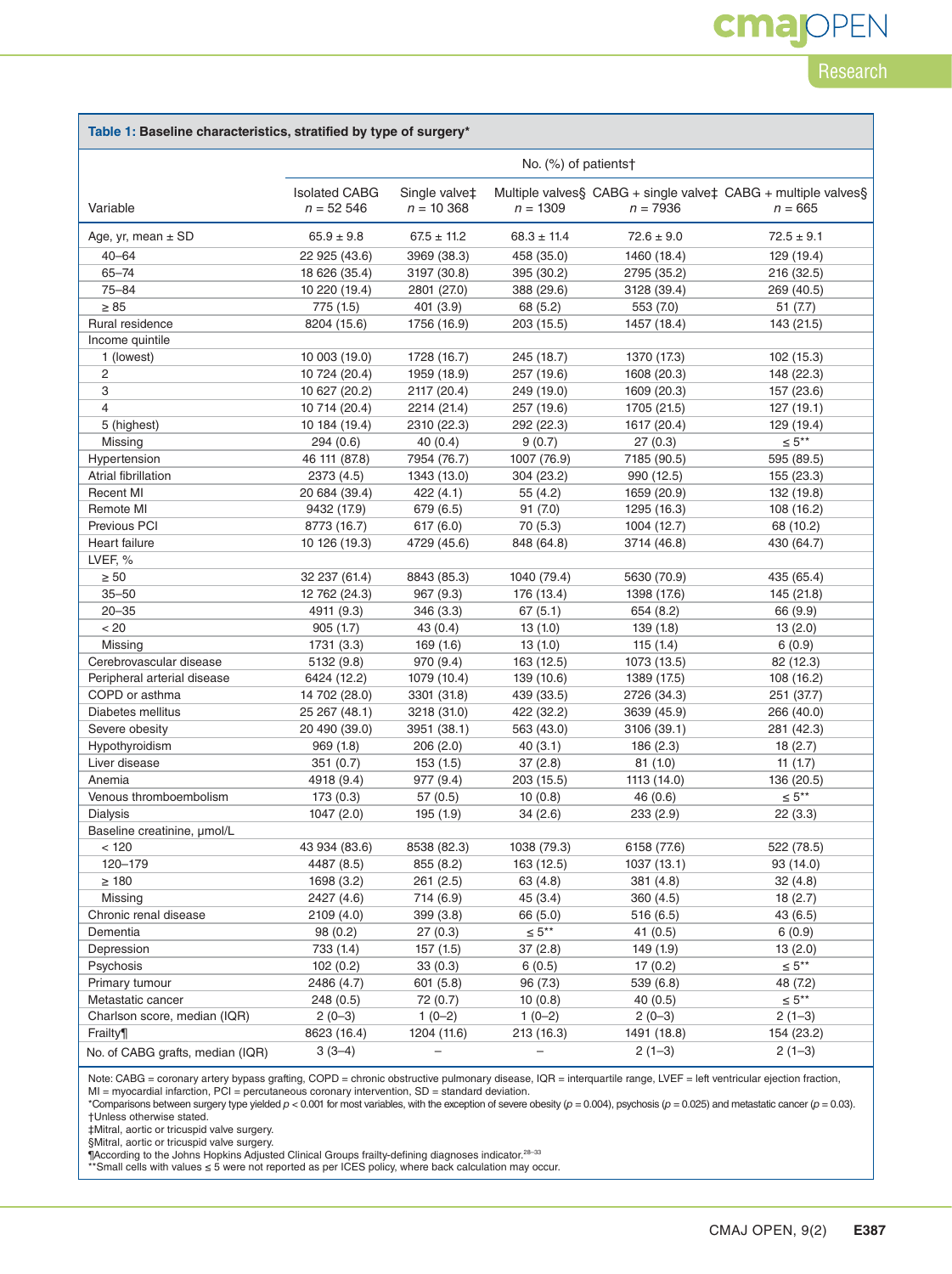# **cmalOPEN**

#### Research

| Table 2: Cumulative incidence of events within 1 year after cardiac surgery, stratified by type of surgery** |                                                               |                              |                               |                                        |                                          |  |  |  |
|--------------------------------------------------------------------------------------------------------------|---------------------------------------------------------------|------------------------------|-------------------------------|----------------------------------------|------------------------------------------|--|--|--|
|                                                                                                              | Cumulative incidence of events<br>% (95% confidence interval) |                              |                               |                                        |                                          |  |  |  |
| Event                                                                                                        | CABG<br>$n = 52,546$                                          | Single valve<br>$n = 10,368$ | Multiple valves<br>$n = 1309$ | $CABG +$<br>single valve<br>$n = 7936$ | $CABG +$<br>multiple valves<br>$n = 665$ |  |  |  |
| <b>Disability</b>                                                                                            | $4.6(4.4 - 4.8)$                                              | $6.5(6.1 - 7.0)$             | $9.0(7.5-10.7)$               | $9.0(8.4 - 9.7)$                       | $13.1(10.6 - 15.8)$                      |  |  |  |
| Death                                                                                                        | $3.5(3.3 - 3.7)$                                              | $5.2(4.8-5.6)$               | $10.7(9.1 - 12.5)$            | $9.2(8.6-9.9)$                         | 14.1 (11.6-16.9)                         |  |  |  |
| Disability or death                                                                                          | $7.3(7.1 - 7.6)$                                              | $10.4(9.8-11.0)$             | 17.4 (15.4–19.5)              | 16.4 (15.6-17.2)                       | 23.8 (20.6-27.1)                         |  |  |  |
| <b>Stroke</b>                                                                                                | $1.5(1.4-1.6)$                                                | $2.5(2.2 - 2.8)$             | $3.7(2.7-4.8)$                | $3.5(3.1 - 4.0)$                       | $5.7(4.1 - 7.7)$                         |  |  |  |
| $\geq$ 3 nonelective hospital admissions                                                                     | $2.8(2.6-2.9)$                                                | $3.5(3.2 - 3.9)$             | $4.4(3.3 - 5.6)$              | $4.7(4.3 - 5.2)$                       | $6.2(4.5 - 8.2)$                         |  |  |  |
| Long-term care admission                                                                                     | $0.7(0.6-0.7)$                                                | $1(0.8-1.2)$                 | $1.5(1.0-2.3)$                | $1.5(1.3-1.8)$                         | $1.8(1.0 - 3.0)$                         |  |  |  |
| Note: CABG = coronary artery bypass grafting.                                                                |                                                               |                              |                               |                                        |                                          |  |  |  |

Note: CABG = coronary artery bypass grafting. **\***Comparisons between surgery type yielded *p* < 0.001 for all variables.



Figure 1: Cumulative incidence of disability within 1 year after cardiac surgery. Note: CABG = coronary artery bypass grafting.

outcomes such as postoperative nausea, vomiting, pain and somnolence in order of unpleasantness,<sup>37-39</sup> but similar research has not been conducted in the realm of cardiac surgery. "Patient-centred" cardiac surgery research has instead employed standard, clinician-derived instruments (e.g., Seattle Angina Questionnaire, Rose Dyspnea Scale and Patient Health Questionnaire) that were based on expert consensus alone, without active input from patients.<sup>40</sup> These standard instruments may not be meaningful to all patients

as they do not capture all relevant aspects of outcomes after treatment.<sup>41</sup> Outcomes are an important determinant of treatment satisfaction, and the use of patient-defined outcomes has the unique advantage of improving both patient satisfaction and adherence to treatment.

There is no universal agreement on the definition of disability in cardiovascular research.<sup>11</sup> Prospective studies using clinician-derived instruments are often limited by small sample size and short follow-up durations, within a single centre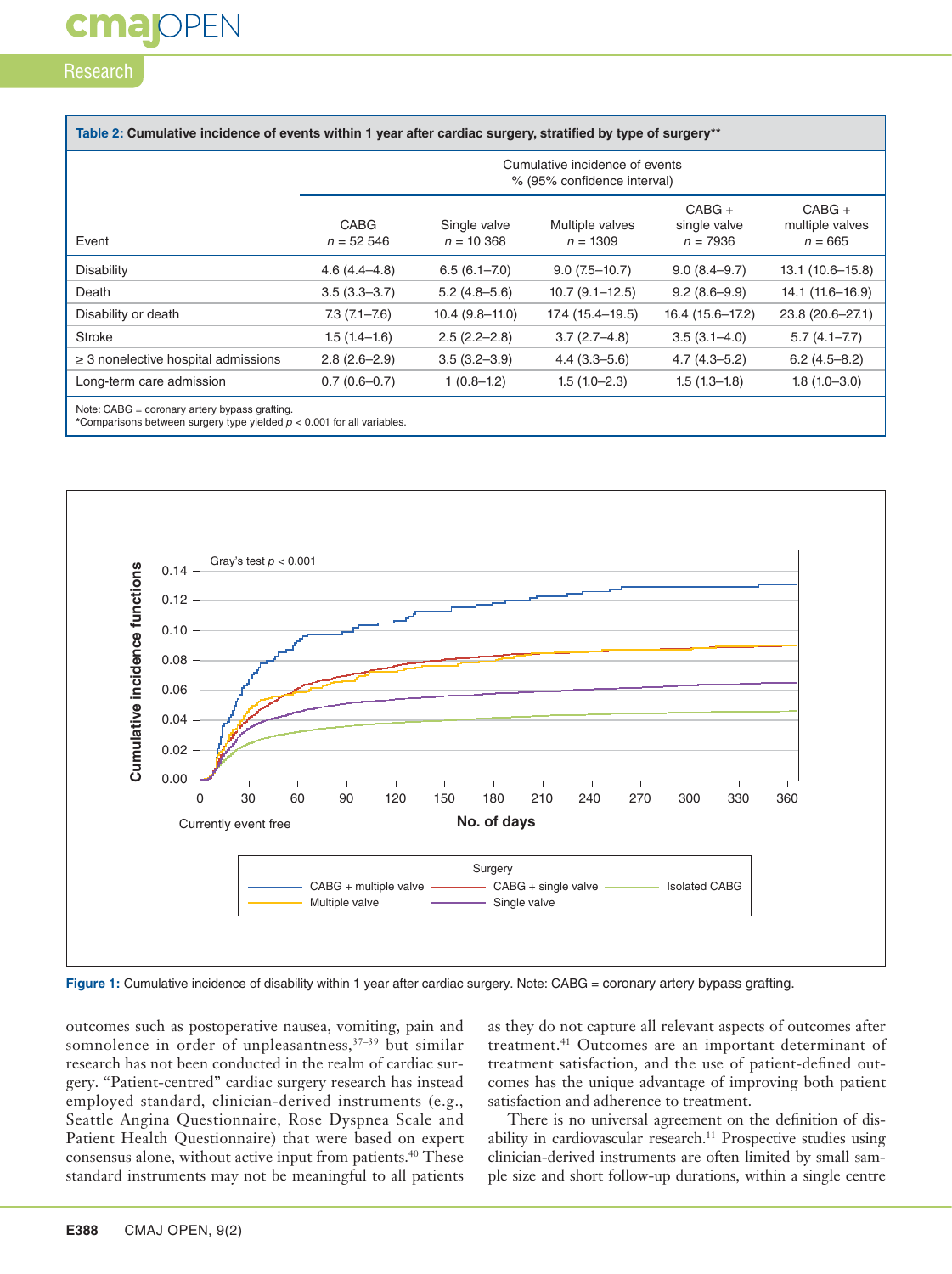### Research

cma



Figure 2: Cumulative incidence of death within 1 year after cardiac surgery. Note: CABG = coronary artery bypass grafting.

setting. In the present study, we used a new and versatile definition of disability based on patient preferences,<sup>16</sup> which is adaptable to both prospective trials and large retrospective cohorts. Knowledge generated from this broad epidemiologic study will inform areas of focus for practice-changing research in the future.

CABG is an advancing field in which operative mortality has steadily declined over the years.<sup>42</sup> This, together with the younger age of presentation for CABG, could explain the lower observed rates of disability after this procedure as compared with complex CABG and multiple valve procedures, which are often performed on older and frailer patients. Complex surgery is associated with greater physiologic stresses such as fluid and electrolyte shifts, prolonged bypass durations, and a higher likelihood of exposure to low cardiac output, hypotension, end organ injury and death.<sup>43</sup>

Single valve surgery, which constitutes mostly operations on the aortic and mitral valves, was associated with a higher incidence of disability than CABG. This observation could be explained by the fact that although patients requiring aortic valve surgery are a mixed population of younger, healthier (e.g., congenital bicuspid aortic valve) and older, sicker candidates (e.g., degenerative aortic valve disease), patients who undergo isolated mitral valve surgery are generally younger, with fewer comorbidities. In contrast, patients who undergo CABG often have other substantial comorbidities that coexist with coronary artery disease to affect their outcomes adversely.

To date, disability after cardiac surgery has been reported in the form of health-related quality of life, using instruments such as the Medical Outcomes Study 36-item Short Form  $(SF-36)$ ,<sup>44</sup> in several small observational studies. In a singlecentre study of 112 patients, patients reported higher than normative scores in subscales of social functioning, role physical and role emotional; and lower scores in physical function, bodily pain, general health, vitality social function and mental health at 1 year after CABG.<sup>45</sup> In a study of 534 consecutive patients aged 75 years and older who had undergone cardiac surgery, mean reported quality of life improved at 6 months postoperatively as compared with that at baseline.<sup>46</sup> In a study of 154 nonagenarians who underwent CABG or valve procedures, 83% of the survivors reported an improvement in quality of life and 4% a decline in quality of life 1 year after surgery.<sup>47</sup>

Our findings show that the incidence of patient-defined disability may be greater than that previously described by traditional instruments. Moreover, we were able to describe the population-based incidence of disability by type of surgery and across a wider patient age range. We found that the burden of disability was higher than death after routine procedures such as isolated CABG and single valve surgery, and these findings were driven mostly by recurrent hospital admissions, followed by stroke, especially in those with heart failure, renal dysfunction, alcohol use disorder, dementia and depression. As patients' ability to make informed decisions is often influenced by the emotional and logistical repercussions of their disease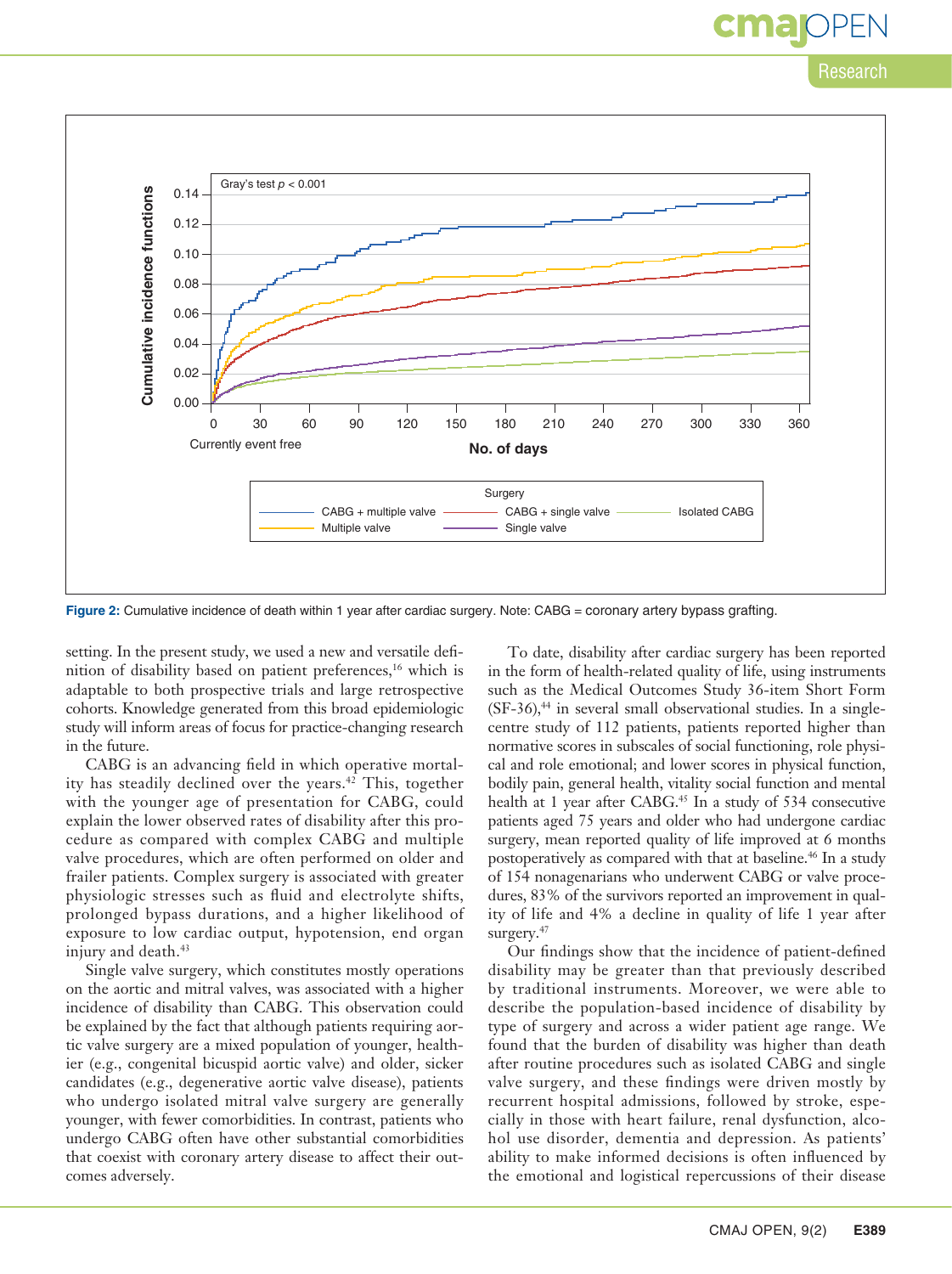# **cmajoPEN**

Research



**Figure 3:** Cumulative incidence of disability, death and the combination of these outcomes at 1 year after cardiac surgery.

diagnosis and limitations in health literacy, patients with these high-risk features should be the focus of informed perioperative counselling and undergo formal heart-team evaluation regarding the risks and benefits of alternative treatment strategies.

#### **Limitations**

Although it is possible that we attributed outcomes to the index surgery that may be a consequence of repeat surgery, having a repeat procedure within 1 year of index cardiac surgery is rare. In the present study, of a total of 4031 patients who developed disability during the year after surgery, only 145 (3.6%) had a repeat cardiac procedure before the onset of disability. Repeat procedures may be viewed as a moderator of disability, as patients who are prone to developing disability are also prone to procedure failure.

This study has several limitations. Data pertaining to stroke severity are unavailable in the databases used. As some patients who have a stroke experience full functional recovery, our findings may have overestimated the burden of strokerelated disability. Our definition of disability was based solely on patient perceptions and values. Further studies could aim to elicit feedback from family members and caregivers as well to codefine outcomes, with input and guidance from clinicians. We were unable to incorporate or validate our disability outcome with commonly used clinical disability assessment tools, as our definition of disability is limited by what is available in administrative data. Finally, cohort studies are by nature subject to residual confounding.

#### **Conclusion**

We studied the procedure-specific incidence of a patientdefined disability outcome in a large cohort of cardiac surgical patients. We found disability to be a more frequent complication than death in the year after isolated CABG and single valve surgeries. In addition, patients who undergo combined CABG and multiple valve surgery, and those who have a history of heart failure, baseline creatinine 180 μmol/L or greater, alcohol use disorder, dementia and depression are at the greatest risk for developing disability. Future research should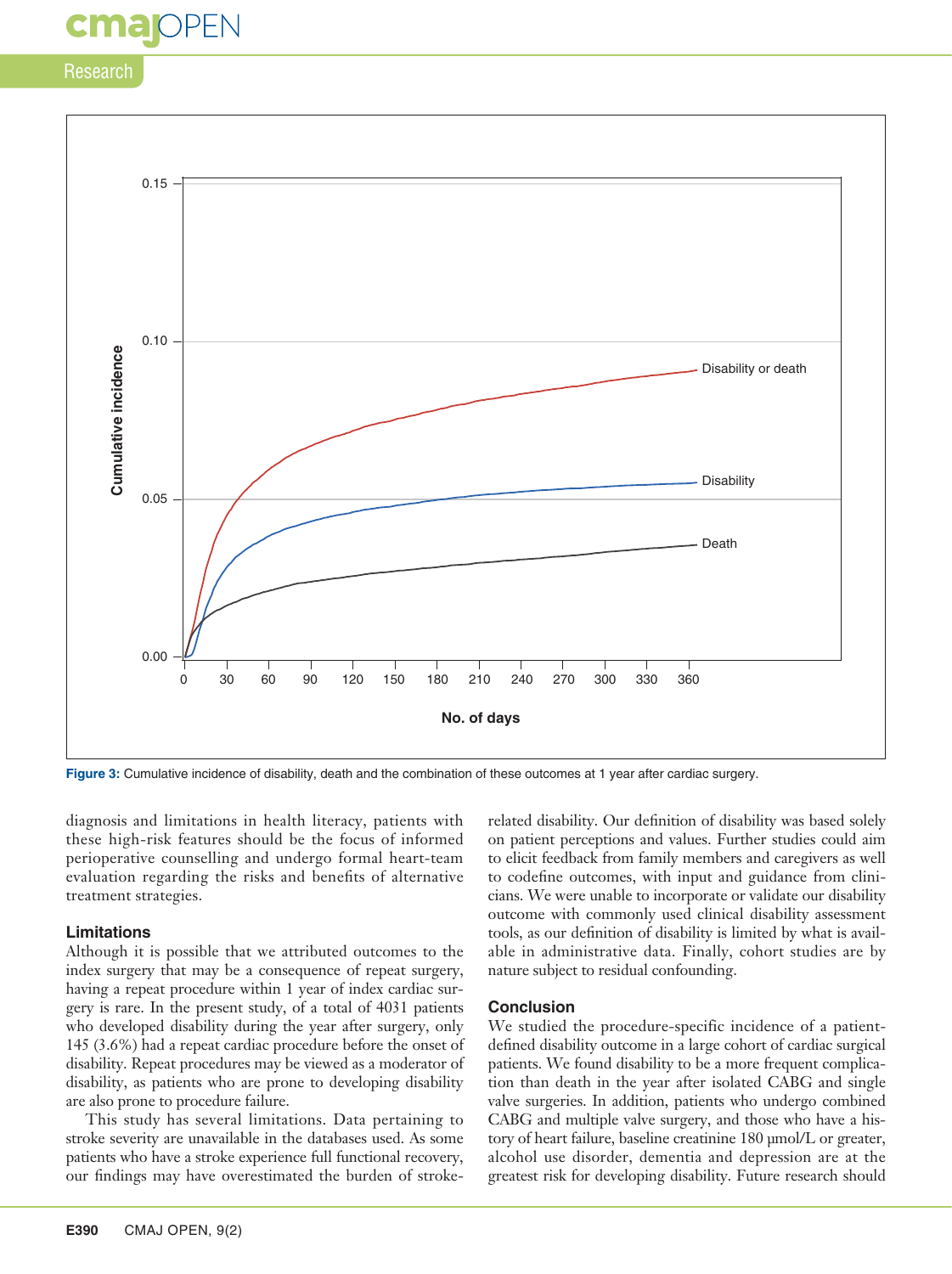| Table 3: Multivariable predictors of disability at 1-year after major cardiac surgery |                             |  |  |  |
|---------------------------------------------------------------------------------------|-----------------------------|--|--|--|
| Variable                                                                              | Subdistribution HR (95% CI) |  |  |  |
| Age                                                                                   | $1.03(1.02 - 1.03)$         |  |  |  |
| Female                                                                                | $1.38(1.28 - 1.48)$         |  |  |  |
| Surgery type (Ref.: Isolated CABG)                                                    |                             |  |  |  |
| Single valve                                                                          | 1.34 (1.21–1.48)            |  |  |  |
| Multiple valves                                                                       | $1.43(1.18 - 1.75)$         |  |  |  |
| CABG + single valve                                                                   | $1.38(1.26 - 1.51)$         |  |  |  |
| CABG + multiple valves                                                                | 1.78 (1.43–2.23)            |  |  |  |
| Emergent procedure                                                                    | $1.40(1.26 - 1.57)$         |  |  |  |
| Rural residence                                                                       | $1.03(0.94 - 1.12)$         |  |  |  |
| Income quintile (Ref.: 5 [highest])                                                   |                             |  |  |  |
| 1 (lowest)                                                                            | 1.33 (1.20–1.47)            |  |  |  |
| 2                                                                                     | $1.16(1.05 - 1.29)$         |  |  |  |
| 3                                                                                     | $1.11(1.00-1.23)$           |  |  |  |
| $\overline{4}$                                                                        | $0.99(0.89 - 1.10)$         |  |  |  |
| Hypertension                                                                          | $1.16(1.03 - 1.31)$         |  |  |  |
| Atrial fibrillation                                                                   | $1.25(1.14 - 1.37)$         |  |  |  |
| Heart failure                                                                         | $1.66(1.53 - 1.79)$         |  |  |  |
| MI within 30 days                                                                     | $1.26(1.17-1.36)$           |  |  |  |
| Remote MI                                                                             | $1.13(1.04 - 1.23)$         |  |  |  |
| Previous PCI                                                                          | $0.94(0.85-1.03)$           |  |  |  |
| LVEF, % (Ref.: $\geq$ 50)                                                             |                             |  |  |  |
| < 20                                                                                  | $1.10(0.89 - 1.36)$         |  |  |  |
| $20 - 34$                                                                             | $1.07(0.99 - 1.16)$         |  |  |  |
| $35 - 49$                                                                             | $1.00(0.89 - 1.11)$         |  |  |  |
| Cerebrovascular disease                                                               | 1.40 (1.29–1.53)            |  |  |  |
| Peripheral arterial disease                                                           | $1.23(1.14 - 1.34)$         |  |  |  |
| Smoker (Ref.: Never)                                                                  |                             |  |  |  |
| Current                                                                               | $1.19(1.09 - 1.30)$         |  |  |  |
| Former                                                                                | $1.07(0.99 - 1.15)$         |  |  |  |
| COPD or asthma                                                                        | $1.32(1.24 - 1.41)$         |  |  |  |
| Pulmonary circulatory disorder                                                        | 1.07 (0.91-1.24)            |  |  |  |
| Severe obesity                                                                        | $0.97(0.91 - 1.03)$         |  |  |  |
| Diabetes                                                                              | 1.38 (1.29-1.47)            |  |  |  |
| Hypothyroidism                                                                        | $1.10(0.93 - 1.31)$         |  |  |  |
| Anemia                                                                                | $1.39(1.28 - 1.51)$         |  |  |  |
| Baseline creatinine (µmol/L; Ref.: < 120)                                             |                             |  |  |  |
| 120-179                                                                               | $1.32(1.21 - 1.45)$         |  |  |  |
| $\geq 180$                                                                            | $1.81(1.57 - 2.08)$         |  |  |  |
| Dialysis                                                                              | $1.40(1.19 - 1.64)$         |  |  |  |
| Liver disease                                                                         | $1.33(1.06 - 1.68)$         |  |  |  |
| Alcohol use disorder                                                                  | 1.68 (1.39-2.03)            |  |  |  |
| Dementia                                                                              | 1.59 (1.13–2.24)            |  |  |  |
| Depression                                                                            | $1.66(1.41-1.97)$           |  |  |  |
| Psychosis                                                                             | $1.05(0.62 - 1.76)$         |  |  |  |
| Primary cancer                                                                        | $1.19(1.06 - 1.34)$         |  |  |  |
| Metastatic cancer                                                                     | 1.47 (1.08-1.99)            |  |  |  |
|                                                                                       |                             |  |  |  |

Note: CABG = coronary artery bypass grafting, CI = confidence interval, COPD = chronic obstructive<br>pulmonary disease, HR = hazard ratio, LVEF = left ventricular ejection fraction, MI = myocardial infarction,<br>PCI = percutan

Research

**cmajOPEN**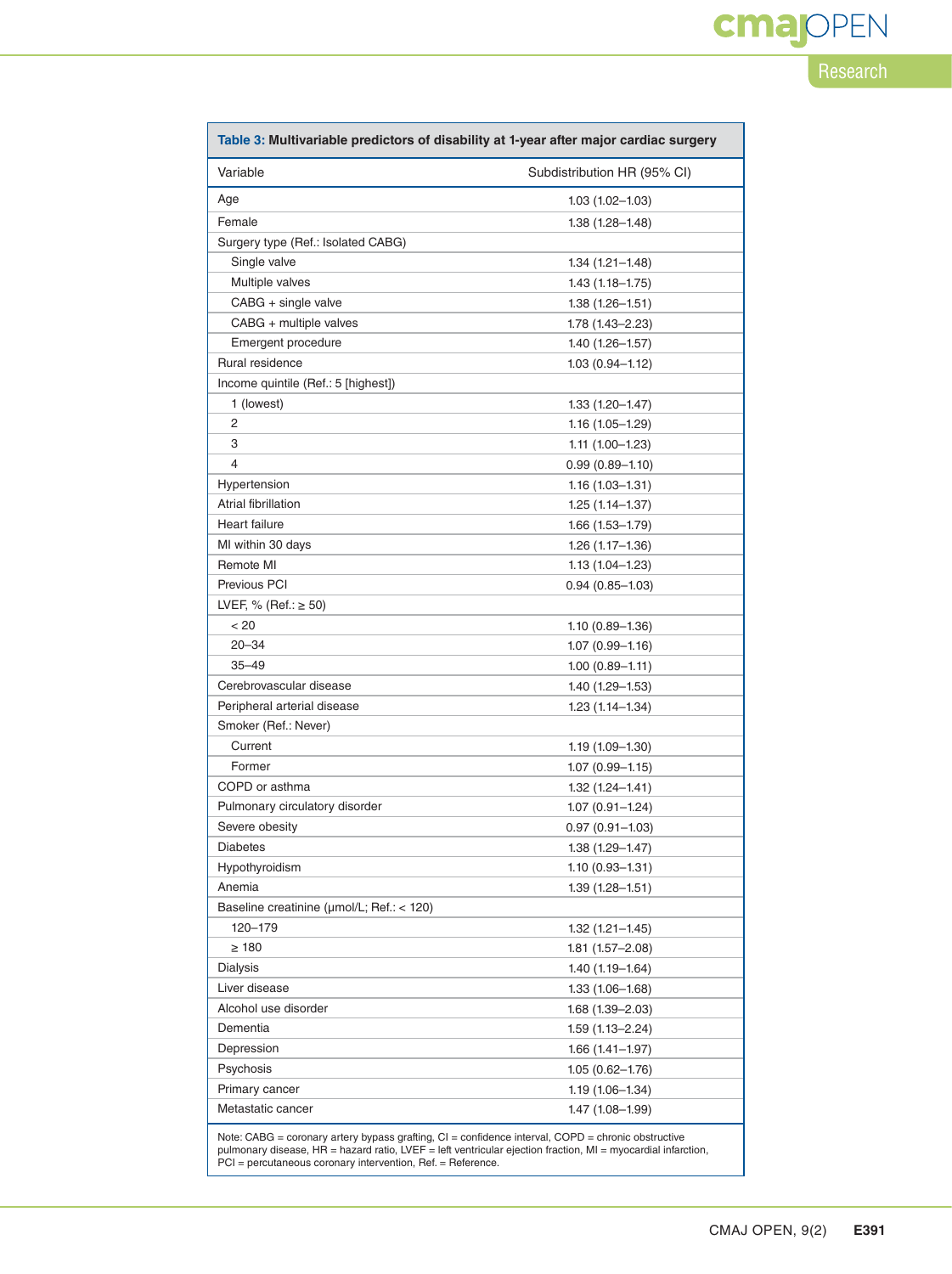Research

**cmajoPEN** 

be dedicated to personalized disability risk prediction to inform better the joint therapeutic decision-making process and, in doing so, to improve the efficiency and effectiveness of health care delivery as well as patient satisfaction.

#### **References**

- 1. Hu J, Chen R, Liu S, et al. Global incidence and outcomes of adult patients with acute kidney injury after cardiac surgery: a systematic review and metaanalysis. *J Cardiothorac Vasc Anesth* 2016;30:82-9.
- 2. Favaloro RG. Critical analysis of coronary artery bypass graft surgery: a 30-year journey. *J Am Coll Cardiol* 1998;31:1B-63B.
- 3. Karim MN, Reid CM, Huq M, et al. Predicting long-term survival after coronary artery bypass graft surgery. *Interact Cardiovasc Thorac Surg* 2018;26:257-63.
- Baillot RG, Joanisse DR, Stevens LM, et al. Recent evolution in demographic and clinical characteristics and in-hospital morbidity in patients undergoing coronary surgery. *Can J Surg* 2009;52:394-400.
- 5. Myles PS. Meaningful outcome measures in cardiac surgery. *J Extra Corpor Technol* 2014;46:23-7.
- 6. Chalmers I, Clarke M. Outcomes that matter to patients in tombstone trials. *Lancet* 2001;358:1649.
- 7. Selby JV, Beal AC, Frank L. The Patient-Centered Outcomes Research Institute (PCORI) national priorities for research and initial research agenda. *JAMA* 2012;307:1583-4.
- 8. Rahimi K, Malhotra A, Banning AP, et al. Outcome selection and role of patient reported outcomes in contemporary cardiovascular trials: systematic review. *BMJ* 2010;341:c5707. doi: 10.1136/bmj.c5707.
- 9. Mulley AG. Inconvenient truths about supplier induced demand and unwarranted variation in medical practice. *BMJ* 2009;339:b4073. doi: 10.1136/bmj.b4073.
- 10. Caine N, Harrison SC, Sharples LD, et al. Prospective study of quality of life
- before and after coronary artery bypass grafting. *BMJ* 1991;302:511-6.<br>11. Wenger NK, Froelicher ES, Smith LK, et al. Cardiac rehabilitation as secondary prevention. Agency for Health Care Policy and Research and National Heart, Lung, and Blood Institute. *Clin Pract Guidel Quick Ref Guide Clin* 1995;Oct:1-23.
- 12. Chocron S, Etievent JP, Viel JF, et al. Prospective study of quality of life before and after open heart operations. *Ann Thorac Surg* 1996;61:153-7.
- 13. Siminoff LA. Incorporating patient and family preferences into evidencebased medicine. *BMC Med Inform Decis Mak* 2013;13(Suppl 3):S6.
- 14. Bensing J. Bridging the gap. The separate worlds of evidence-based medicine and patient-centered medicine. *Patient Educ Couns* 2000;39:17-25.
- 15. Torgerson DJ, Sibbald B. Understanding controlled trials. What is a patient preference trial? *BMJ* 1998;316:360.
- 16. Sun LY, Tu JV, Lee DS, et al. Disability-free survival after coronary artery bypass grafting in women and men with heart failure. *Open Heart* 2018;5:e000911.
- 17. Tu JV, Ko DT, Guo H, et al; Cardiac Care Network of Ontario's Variations in Revascularization Practice in Ontario Working G. Determinants of variations in coronary revascularization practices. *CMAJ* 2012;184:179-86.
- 18. Tu K, Campbell NRC, Chen ZL, et al. Accuracy of administrative databases in identifying patients with hypertension. *Open Med* 2007;1:e18-26.
- 19. Juurlink D, Preya C, Croxford R, et al. *Canadian Institute for Health Information Discharge Abstract Database: a validation study. ICES investigative report.*  Toronto: Institute for Clinical Evaluative Sciences; 2006.
- 20. Hux JE, Ivis F, Flintoft V, et al. Diabetes in Ontario: determination of prevalence and incidence using a validated administrative data algorithm. *Diabetes Care* 2002;25:512-6.
- 21. Austin PC, Daly PA, Tu JV. A multicenter study of the coding accuracy of hospital discharge administrative data for patients admitted to cardiac care units in Ontario. *Am Heart J* 2002;144:290-6.
- 22. Quan H, Sundararajan V, Halfon P, et al. Coding algorithms for defining comorbidities in ICD-9-CM and ICD-10 administrative data. *Med Care* 2005;43:1130-9.
- 23. Gershon AS, Wang C, Guan J, et al. Identifying individuals with physician diagnosed COPD in health administrative databases. *COPD* 2009;6:388-94.
- 24. Schultz SE, Rothwell DM, Chen Z, et al. Identifying cases of congestive heart failure from administrative data: a validation study using primary care patient records. *Chronic Dis Inj Can* 2013;33:160-6.
- 25. Johnston A, Mesana TG, Lee DS, et al. Sex differences in long-term survival after major cardiac surgery: a population-based cohort study. *J Am Heart Assoc* 2019;8:e013260.
- 26. du Plessis V, Beshiri R, Bollman RD, et al. *Definitions of "rural." Agriculture and rural working paper series, No. 61*. Ottawa: Statistics Canada; 2002.
- 27. Sun LY, Tu JV, Bader Eddeen A, et al. Prevalence and long-term survival after coronary artery bypass grafting in men and women with heart failure and preserved vs reduced ejection fraction. *J Am Heart Assoc* 2018;7:e008902.
- 28. Tran DTT, Tu JV, Dupuis JY, et al. Association of frailty and long-term survival in patients undergoing coronary artery bypass grafting. *J Am Heart Assoc* 2018;7:e009882.
- 29. Lieberman AC, Weiner JP. Development and evaluation of the Johns Hopkins University risk adjustment models for Medicare+ Choice plan payment. Baltimore: Johns Hopkins University; 2003.
- 30. Sternberg SA, Bentur N, Abrams C, et al. Identifying frail older people using predictive modeling. *Am J Manag Care* 2012;18:e392.
- 31. The Johns Hopkins Adjusted Clinical Groups Technical Reference Guide, version 9.0. Baltimore: Johns Hopkins University; 2009.
- 32. Bronskill S CM, Costa A, et al. Aging in Ontario: an ICES chartbook of health services use by older adults — a technical report. Toronto: ICES; 2010.
- 33. Bronskill S CX, Gruneir A, Ho M. Health system use by frail Ontario seniors: an in-depth examination of four vulnerable cohorts. Toronto: ICES; 2011.
- 34. Tu K, Wang M, Young J, et al. Validity of administrative data for identifying patients who have had a stroke or transient ischemic attack using EMRALD
- as a reference standard. *Can J Cardiol* 2013;29:1388-94. 35. Victor JC, Monto AS, Surdina TY, et al. Hepatitis A vaccine versus immune globulin for postexposure prophylaxis. *N Engl J Med* 2007;357:1685-94.
- 36. Frank L, Basch E, Selby JV; Patient-Centered Outcomes Research Institute. The PCORI perspective on patient-centered outcomes research. *JAMA* 2014;312:1513-4.
- 37. Macario A, Weinger M, Carney S, et al. Which clinical anesthesia outcomes are
- important to avoid? The perspective of patients. *Anesth Analg* 1999;89:652-8. 38. Eberhart LH, Morin AM, Wulf H, et al. Patient preferences for immediate postoperative recovery. *Br J Anaesth* 2002;89:760-1.
- 39. Rashiq S, Bray P. Relative value to surgical patients and anesthesia providers of selected anesthesia related outcomes. *BMC Med Inform Decis Mak* 2003;3:3.
- 40. McNamara RL, Spatz ES, Kelley TA, et al. Standardized outcome measurement for patients with coronary artery disease: consensus from the International Consortium for Health Outcomes Measurement (ICHOM). *J Am Heart Assoc* 2015;4:e001767.
- 41. Revicki DA. Patient assessment of treatment satisfaction: methods and practical issues. *Gut* 2004;53(Suppl 4):iv40-4.
- 42. Ferguson TB Jr, Hammill BG, Peterson ED, et al. A decade of change–risk profiles and outcomes for isolated coronary artery bypass grafting procedures, 1990-1999: a report from the STS National Database Committee and the Duke Clinical Research Institute. Society of Thoracic Surgeons. *Ann Thorac Surg* 2002;73:480-9, discussion 489-90.
- 43. Sun LY, Chung AM, Farkouh M, et al. Defining a perioperative hypotension threshold in association with stroke in cardiac surgery. [published erratum in *Anesthesiology* 2019;130:360]. *Anesthesiology* 2018;129:440-7.
- 44. Ware JE, Sherbourne CD. The MOS 36-item Short-Form Health Survey (SF-36): I. Conceptual framework and item selection. *Med Care* 1992;30:473-83.
- 45. Taghipour HR, Naseri MH, Safiarian R, et al. Quality of life one year after coronary artery bypass graft surgery. *Iran Red Crescent Med J* 2011;13:171-7.
- 46. Gjeilo KH, Wahba A, Klepstad P, et al. Survival and quality of life in an elderly cardiac surgery population: 5-year follow-up. *Eur J Cardiothorac Surg* 2013;44:e182-8.
- 47. Caceres M, Cheng W, De Robertis M, et al. Survival and quality of life for nonagenarians after cardiac surgery. *Ann Thorac Surg* 2013;95:1598-602.

**Affiliations:** The Division of Cardiac Anesthesiology, Department of Anesthesiology and Pain Medicine (Sun), University of Ottawa Heart Institute; the School of Epidemiology and Public Health (Sun), University of Ottawa; the Institute for Clinical Evaluative Sciences (Sun, Bader Eddeen); the Division of Cardiac Surgery, Department of Surgery (Mesana), University of Ottawa Heart Institute, Ottawa, Ont.

**Contributors:** Louise Sun contributed to conception and design of the study. Louise Sun and Anan Bader Eddeen contributed to data acquisition and analysis. Louise Sun, Anan Bader Eddeen and Thierry Mesana contributed to interpretation of data. Louise Sun drafted the work and Louise Sun, Anan Bader Eddeen and Thierry Mesana revised it critically for important intellectual content. All authors gave final approval of the version to be published and agreed to be accountable for all aspects of the work.

**Funding:** The authors acknowledge support from an operating grant from the Canadian Institutes of Health Research (Grant #4752). Louise Sun was named Heart and Stroke Foundation of Canada National New Investigator and is supported by the University of Ottawa Tier 2 Clinical Research Chair in Big Data and Cardiovascular Outcomes and the Ottawa Heart Institute Research Corporation.

**Content licence:** This is an Open Access article distributed in accordance with the terms of the Creative Commons Attribution (CC BYNCND 4.0) licence, which permits use, distribution and reproduction in any medium, provided that the original publication is properly cited, the use is noncommercial (i.e., research or educational use), and no modifications or adaptations are made. See: https://creativecommons.org/ licenses/by-nc-nd/4.0/

**Data sharing:** The data set from this study is held securely in coded form at ICES. Although data sharing agreements prohibit ICES from making